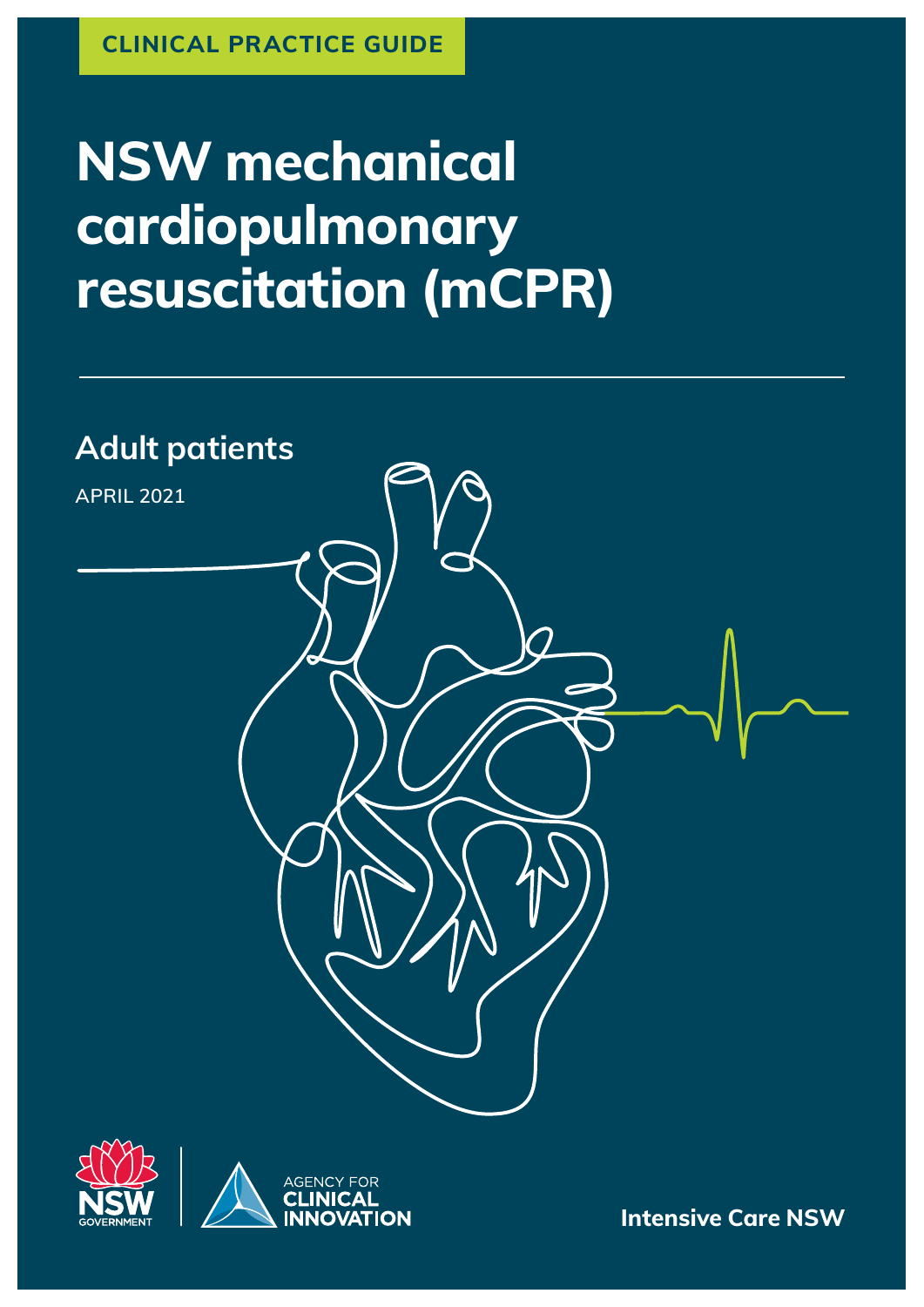**The information is not a substitute for healthcare providers' professional judgement.**

#### **Agency for Clinical Innovation**

1 Reserve Road St Leonards NSW 2065

Locked Bag 2030, St Leonards NSW 1590

T +61 2 9464 4666

E aci‑info@health.nsw.gov.au | **www.[aci.health.nsw.gov.au](https://www.aci.health.nsw.gov.au)**

Produced by: Intensive Care NSW

Further copies of this publication can be obtained from the Agency for Clinical Innovation website at **www.[aci.health.nsw.gov.au](https://www.aci.health.nsw.gov.au)**

Disclaimer: Content within this publication was accurate at the time of publication. This work is copyright. It may be reproduced in whole or part for study or training purposes subject to the inclusion of an acknowledgment of the source. It may not be reproduced for commercial usage or sale. Reproduction for purposes other than those indicated above, requires written permission from the Agency for Clinical Innovation.

Preferred citation: NSW Agency for Clinical Innovation. NSW mechanical cardiopulmonary resuscitation (mCPR )– Adult patients: Clinical Practice Guide. Sydney: ACI; 2021

SHPN (ACI) 210175 ISBN 978-1-76081-647-6 Version: V1; ACI\_2019 [03/21] Date amended: April 2021 Cover image credit: Shutterstock.com Trim: ACI/D20/3252 © State of New South Wales (NSW Agency for Clinical Innovation) 2020.

Creative Commons Attribution No derivatives 4.0 licence.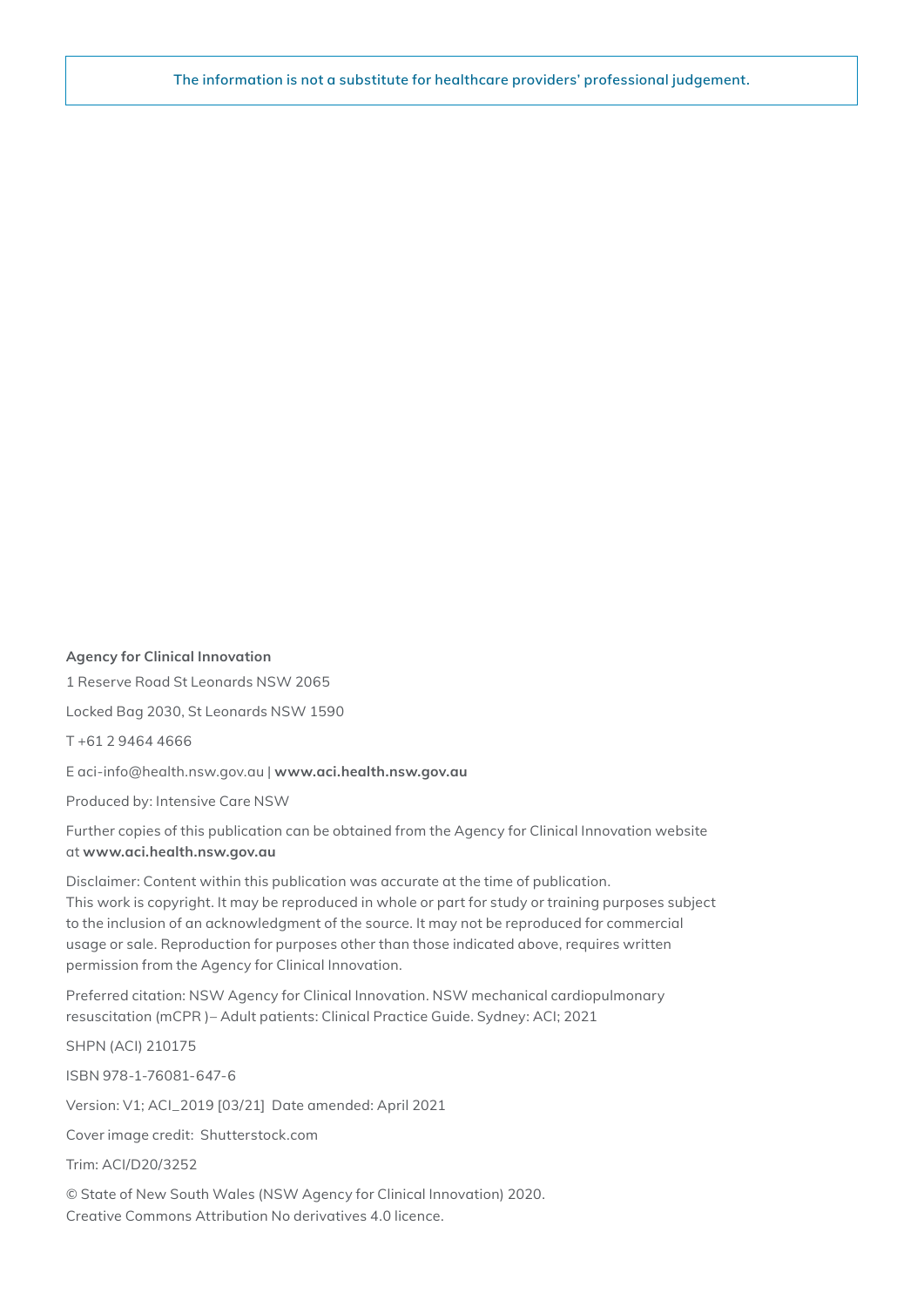### **Contents**

| mCPR for adult patients, at a glance     | $\overline{2}$ |
|------------------------------------------|----------------|
| Introduction                             | 3              |
| Background                               | $\overline{4}$ |
| Mechanical cardiopulmonary resuscitation | 5              |
| Recommendations                          | 6              |
| International practice                   | $\overline{7}$ |
| <b>Current NSW practice</b>              | 8              |
| Benefits and disadvantages of mCPR       | $\overline{9}$ |
| References                               | 15             |
| Appendix A                               | 16             |
| Glossary                                 | 18             |
| Acknowledgements                         | 18             |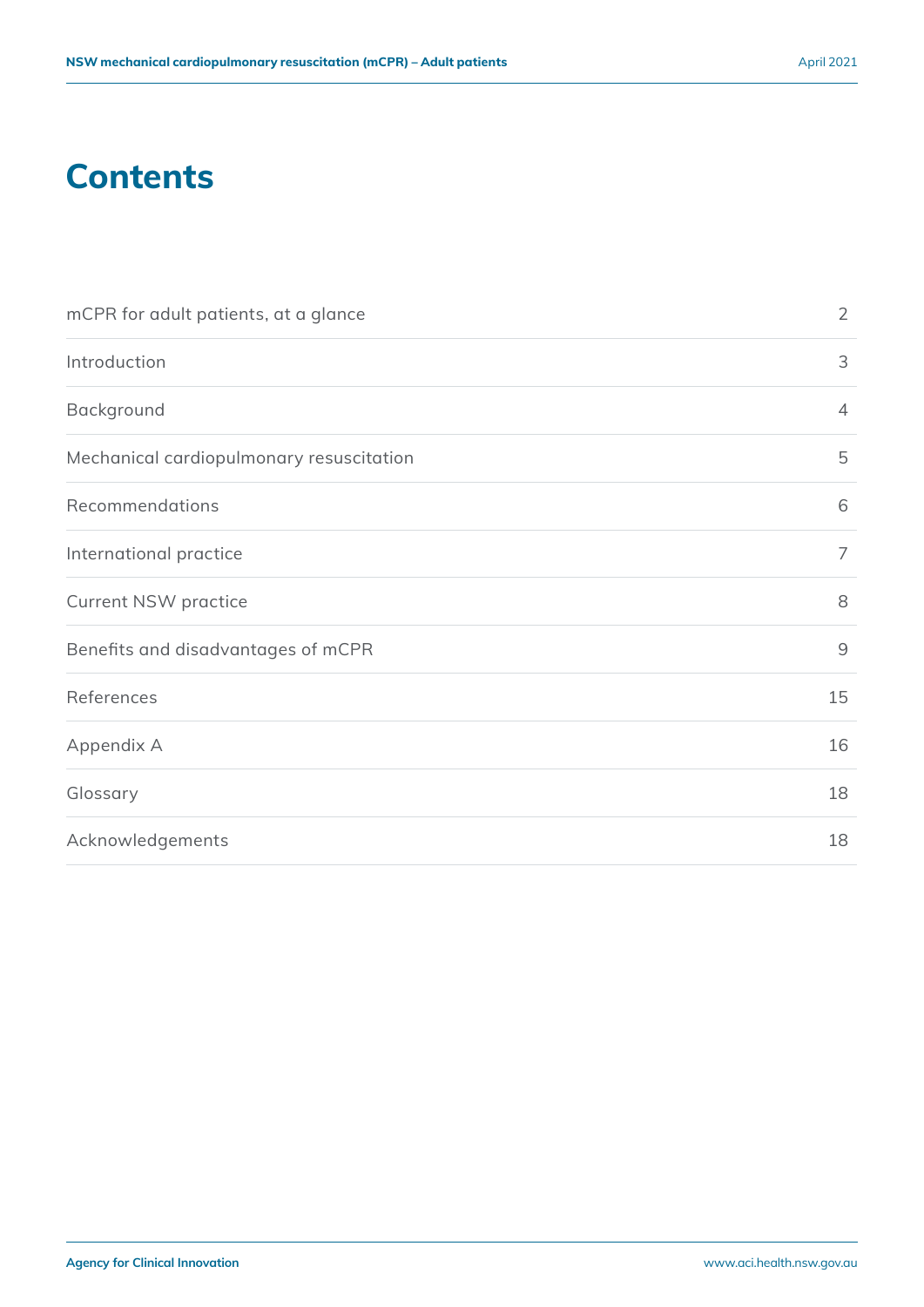# **NSW mechanical cardiopulmonary resuscitation (mCPR)**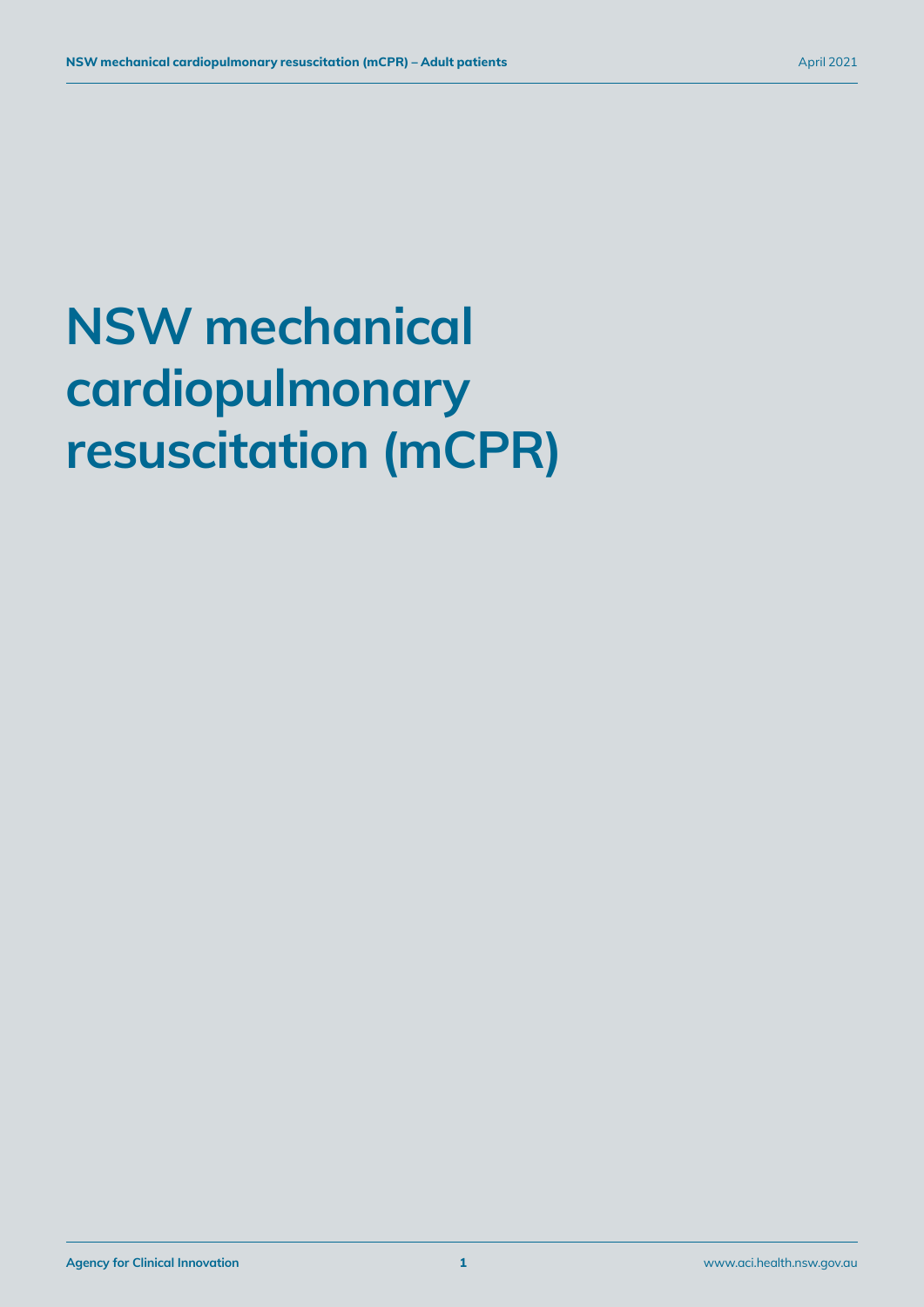### <span id="page-4-0"></span>**mCPR for adult patients, at a glance**

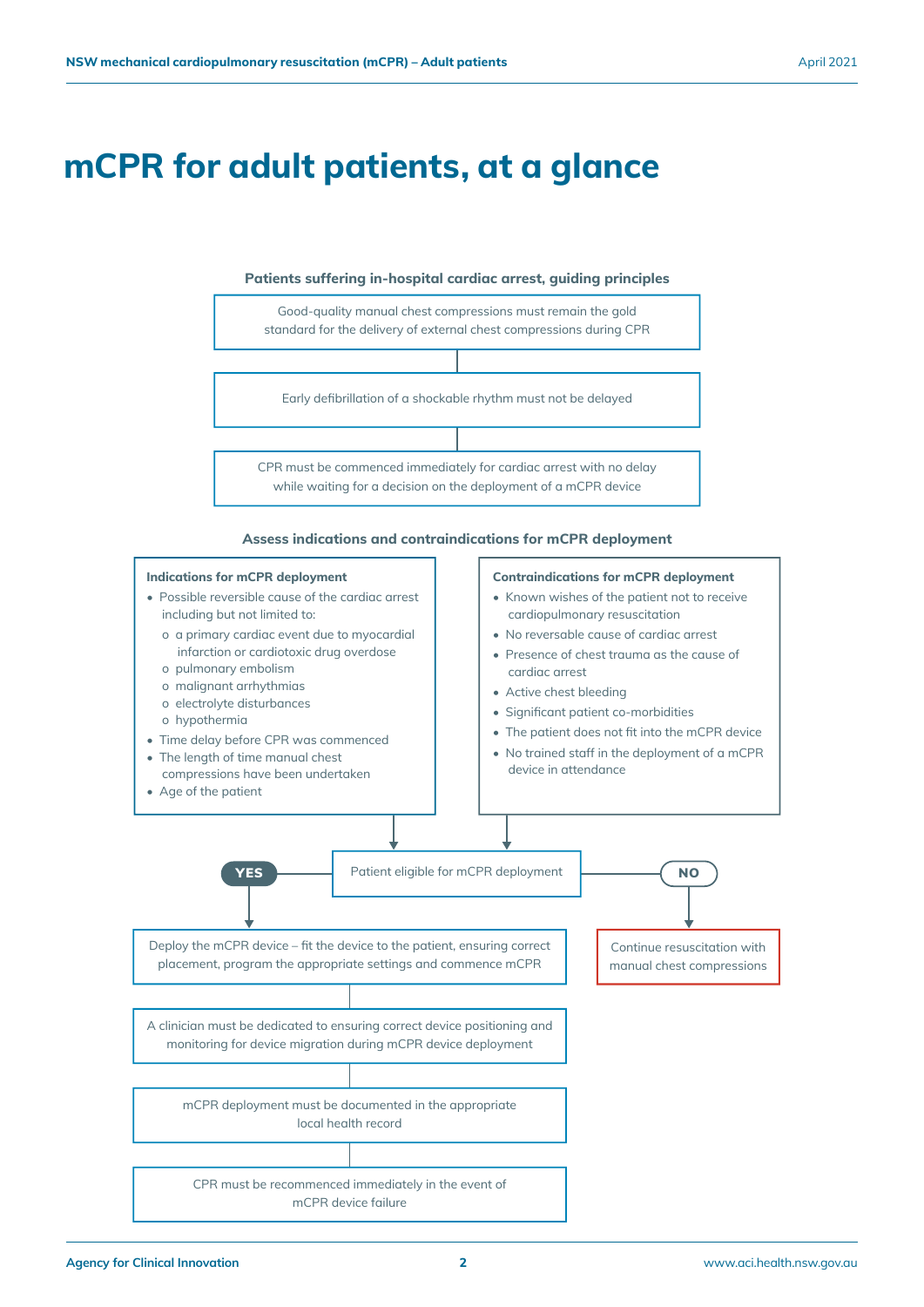### <span id="page-5-0"></span>**Introduction**

This document provides a framework to support clinicians in the provision of mechanical cardiopulmonary resuscitation (mCPR) during in-hospital cardiac arrest (IHCA) where a decision to deploy a mCPR device has been made. It should be used to inform local policies and procedures, which should be current and reviewed regularly.

During cardiac arrest, the heart stops beating and can no longer adequately pump blood to the body, including to vital organs such as the brain and lungs. Cardiopulmonary resuscitation (CPR) is comprised of chest compressions and rescue breaths. The quality of CPR is dictated by the rate of compressions, the depth of compressions, allowance for complete chest recoil and minimal interruptions to compressions.<sup>1</sup>

The recommendation for chest compressions in adults dictates the lower half of the sternum should be depressed to a minimum of 5cm with full chest recoil at a rate of 100-120 compressions per minute, using a two-hand technique.2

It is well recognised that high-quality, early CPR associated with early defibrillation increases the chance of survival following cardiac arrest. It has been reported that adult survival rates to discharge following an IHCA are between 22.3% and 25.5%.3

The challenges of providing high-quality manual chest compressions for prolonged periods during IHCA has seen mCPR devices being utilised internationally in specific clinical scenarios such as a bridge to extracorporeal membrane oxygenation (ECMO), to facilitate organ transplantation, cardiac angiography or during percutaneous coronary intervention (PCI).4

The International Liaison Committee on Resuscitation (ILCOR) recommended in 2015 that mCPR devices should only be used as a reasonable alternative to manual external chest compressions for IHCA where sustained high-quality manual chest compressions may not be possible and this position continues to be supported by the current literature.4-7 The Australian and New Zealand Committee on Resuscitation (ANZCOR) has adopted this recommendation.8

#### **Intended audience and application**

This guide is intended for use by the NSW Ministry of Health, pillar organisations, local health districts (LHDs) and relevant NSW clinicians.

This information is not a substitute for healthcare providers' professional judgement. Specific information about the individual patient and consultation with other medical authorities must be considered as appropriate.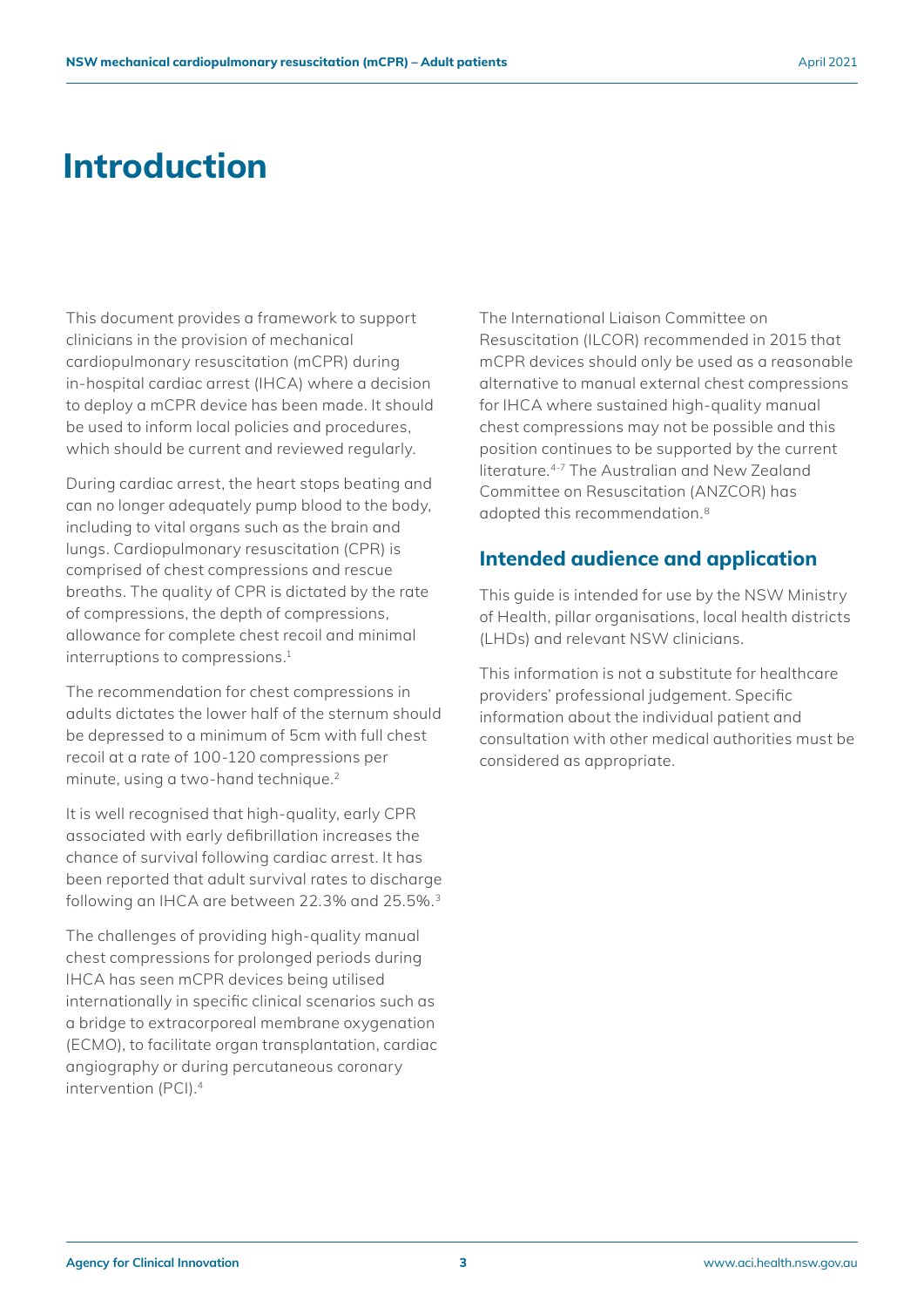### <span id="page-6-0"></span>**Background**

Systematic evidence reviews conducted on the efficacy of mCPR, have not conclusively demonstrated that the mCPR devices improve survival outcomes.4,6

The reported use of mCPR during IHCA suggests that there may be a potential role for mCPR for IHCA when deployed by expert clinicians. Highquality staff training mitigates the risk associated with frequent and prolonged pauses in chest compressions associated with deployment of the mCPR device.7 The decision to use mCPR during IHCA must be based on appropriate patient selection and consideration of the potential risks involved in its use.

The current literature demonstrates that the quality of evidence for the routine use of mCPR devices during IHCA is low.4 In the pre-hospital and in-hospital settings, the Australian mechanical CPR, hypothermia, ECMO and early reperfusion (CHEER) trial studied the use of extracorporeal cardiopulmonary resuscitation in adult patients with refractory cardiac arrest and included the use of mCPR.

This study demonstrated better overall rates of chest compressions delivered by mCPR, but there was no evidence that the quality of mCPR was superior to that of manual chest compressions.<sup>9</sup> Further research is required to evaluate the effect on survival with a good neurological outcome following IHCA where a mCPR device is routinely deployed.4,6,7

To understand current practice and use of mCPR in NSW, an online questionnaire was administered using the survey function in QARS (quality audit reporting system). The survey was circulated to health professionals in intensive care units, cardiology units and emergency departments through the Intensive Care NSW, Cardiology Network and Emergency Care Institute within the Agency for Clinical Innovation (ACI) (see Appendix A).

A review of the Clinical Excellence Commission NSW Incident Information Management System (IIMS) and Incident Management System plus (IMS+) data from 2010-2020 relating to adverse events associated with the use of mCPR devices during IHCA was also undertaken.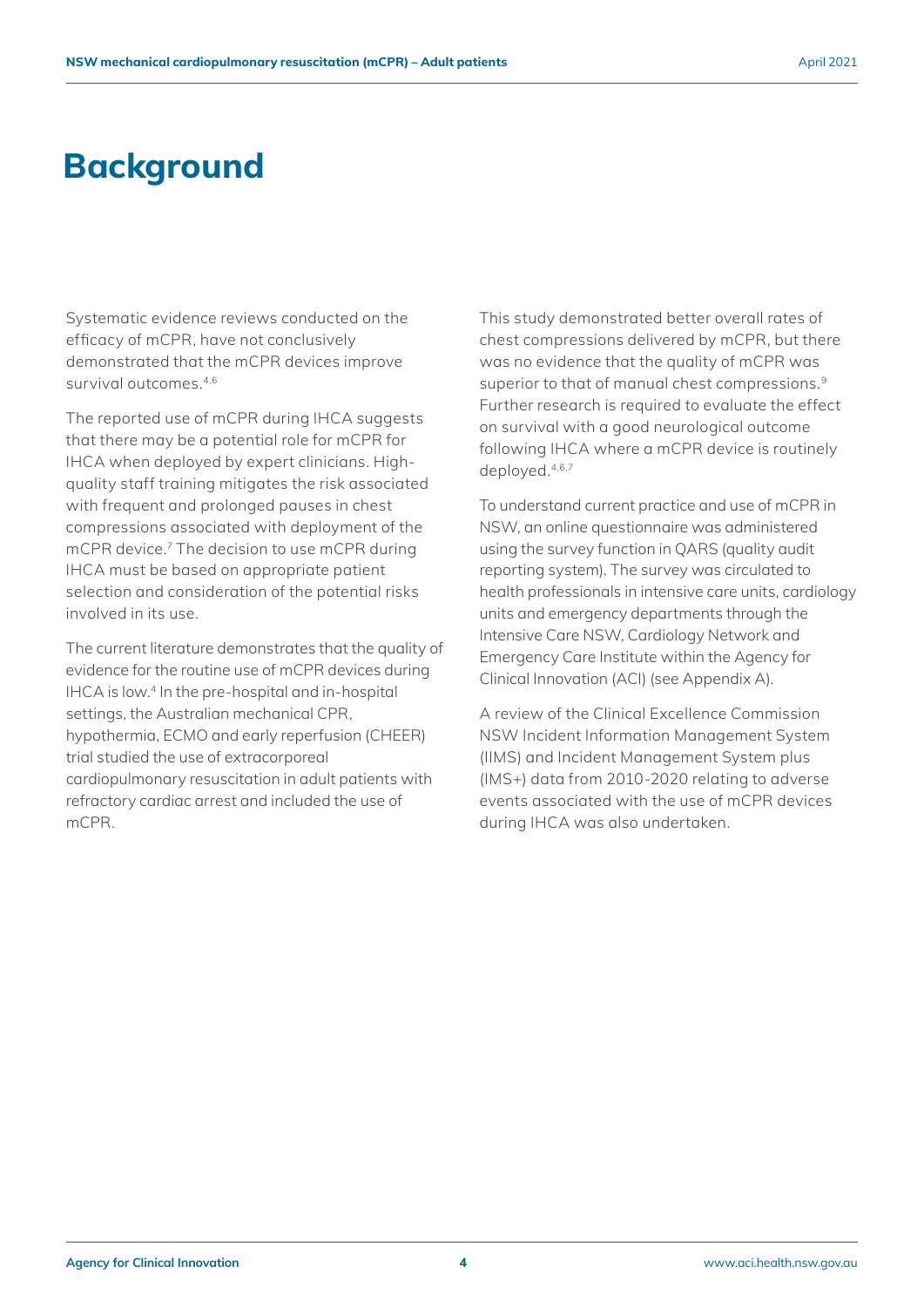## <span id="page-7-0"></span>**Mechanical cardiopulmonary resuscitation**

mCPR is delivered using an automated device that provides the external chest compression component of CPR at a consistent rate and depth.7 When a mCPR device is used during a cardiac arrest to deliver chest compressions, it is commonly referred to as deployment of the mCPR device.

The two main types of mCPR devices are:

- load-distributing band devices
- pneumatic piston devices.

A load-distributing device has a wide band of material that is placed around the thorax and attached to a short backboard which is placed under the thorax. The device is set to automatically shorten and lengthen the circumference of the band. The change in circumference of the band simulates the external manual chest compressions during CPR.

Pneumatic piston devices work predominately by placing a suction cup over the lower sternum which is attached to a backboard placed under the thorax. The piston actively compresses and decompress the sternum during CPR.6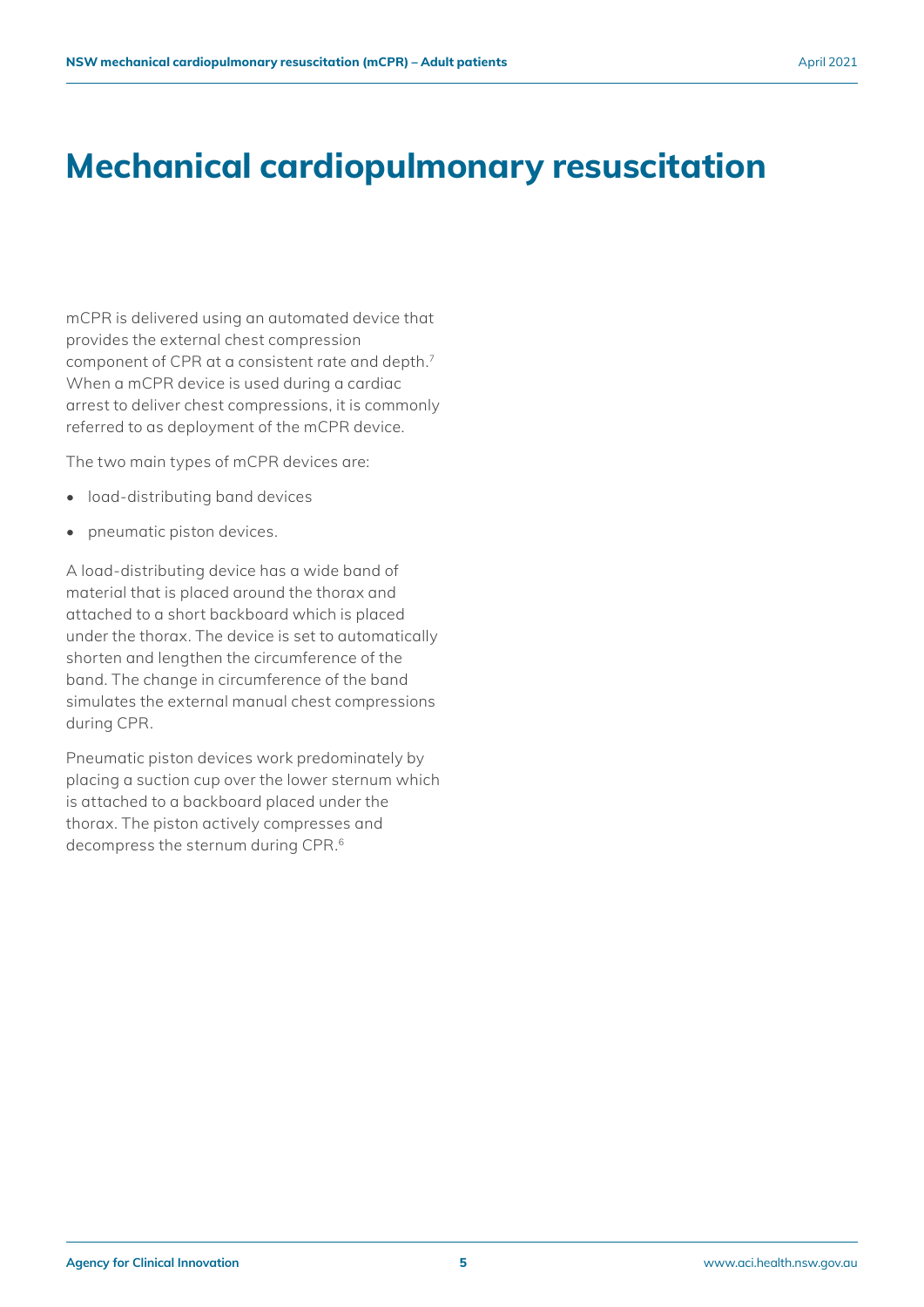### <span id="page-8-0"></span>**Recommendations**

The use of mCPR by LHDs and hospitals should consider the following.

- Good-quality manual chest compressions must remain the gold standard for the delivery of external chest compressions during CPR.
- CPR must be commenced immediately for cardiac arrest with no delay while waiting for a decision on the use or deployment of, a mCPR device.
- CPR must be recommenced immediately in the event of equipment or battery failure.
- The early defibrillation of a shockable rhythm must not be delayed.
- A CPR protocol must be developed to include the indications for use and deployment of a mCPR device.
- Patient selection criteria needs to be developed for the use of mCPR.
- The deployment must be documented in the appropriate local health record.
- A staff training and education program for staff certified in Advanced Life Support should be established based on theoretical and practical aspects in the deployment of a mCPR device, using simulation where available.
- Staff must be assessed and accredited in the deployment of a mCPR device, annually at a minimum. Consideration should be given to incorporate accreditation in the use of mCPR device deployment to align with the local policy on Advanced Life Support re-certification.
- A credentialing process must be developed and documented to ensure staff initiating mCPR are certified in Advanced Life Support, trained and qualified.
- A system of quality assurance must be implemented to ensure optimal device deployment and interruptions to chest compressions are minimised.7
- Ensure a maintenance schedule is established in line with the manufacturer's recommendations.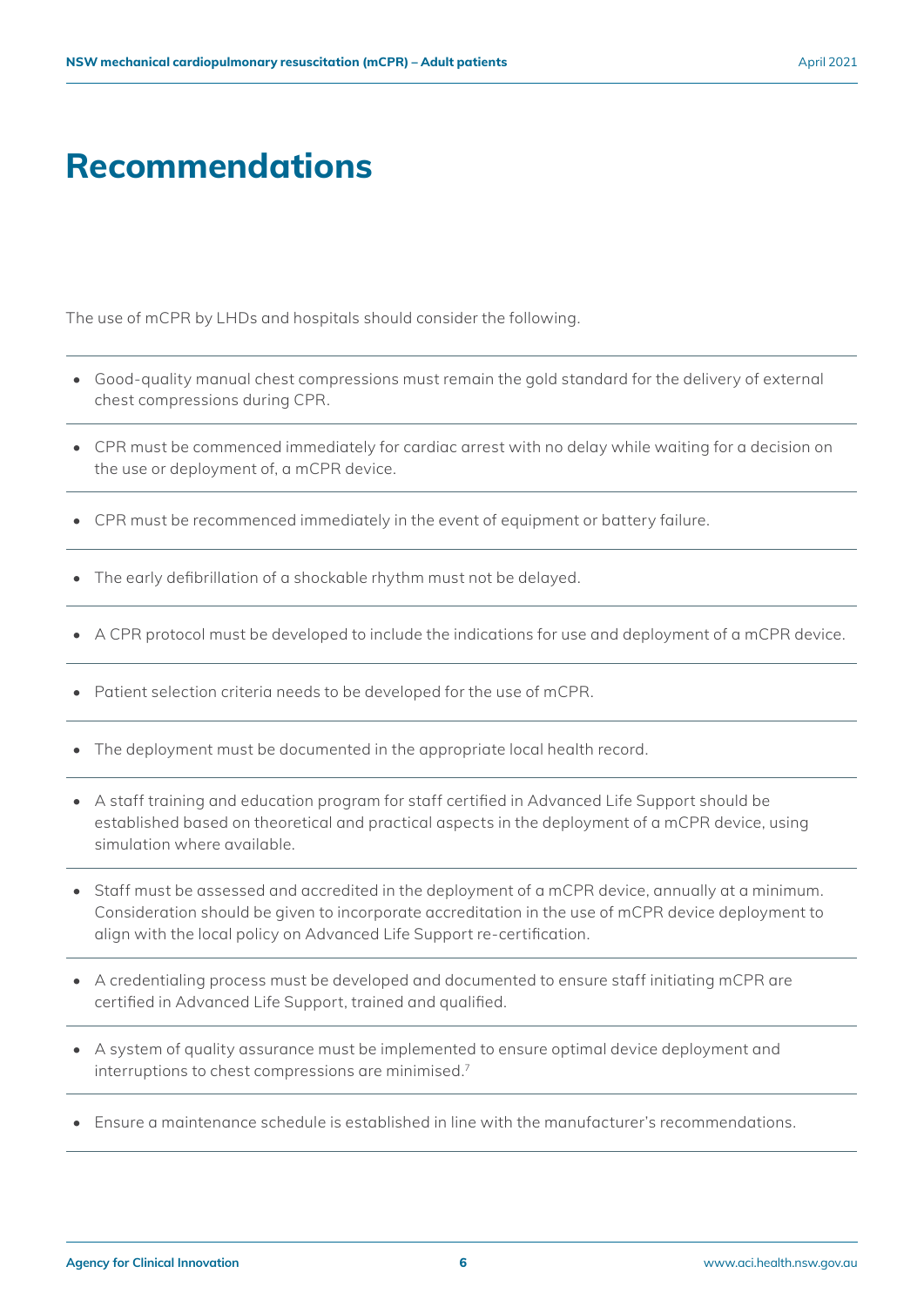## <span id="page-9-0"></span>**International practice**

Current international best practice for deployment of a mCPR device includes:

- no delay in the commencement of manual chest compressions6,7,10
- $\bullet$  early defibrillation is not delayed<sup>6,7,10</sup>
- a credentialed team leader is present at the IHCA to assess the appropriateness of deploying a mCPR device based on patient selection criteria<sup>11</sup>
- all staff involved in the deployment of the mCPR device are trained and accredited
- a procedure for maintenance and cleaning of the mCPR device is implemented
- an integrated clinical governance process to review the appropriate use of the mCPR device is established.7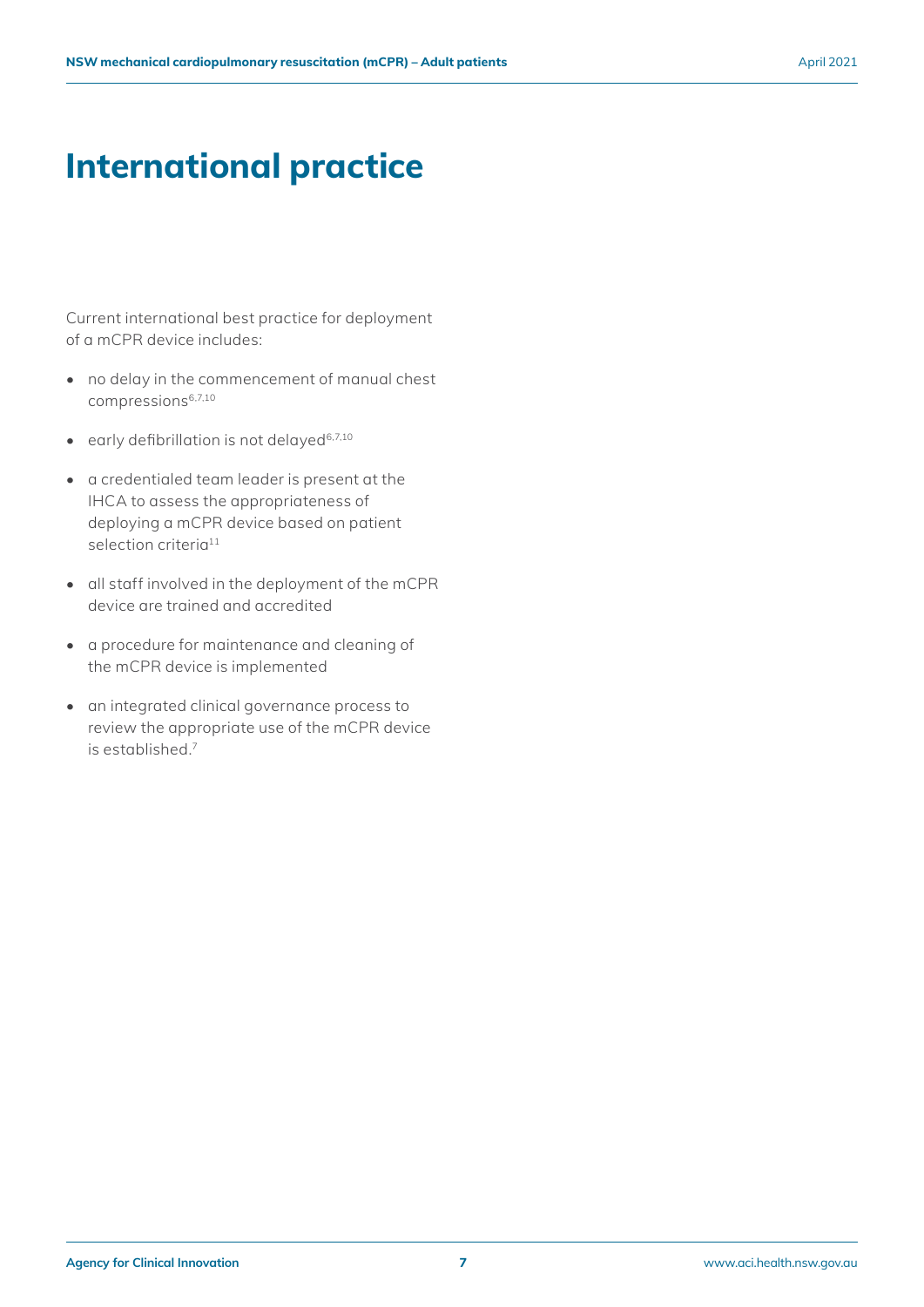### <span id="page-10-0"></span>**Current NSW practice**

Responses from the QARS survey were received from intensive care units, emergency departments and cardiac catheter laboratories which shows that currently, there is variation in the clinical governance surrounding the use of mCPR devices.

This variation includes:

- the presence of a policy and/or procedure for mCPR
- patient selection criteria
- contraindications for use
- instructions on the specific mCPR device
- the focus of resuscitation remaining on early manual CPR and defibrillation
- device cleaning and maintenance
- staff training
- staff assessment and frequency of assessment in the deployment of a mCPR device
- review following the deployment of a mCPR device at unit-based quality forums.

From the review of the NSW IIMS andIMS+ data there were a total of 36 incidents related to the use of a mCPR device during IHCA.12 Of the 36 related incidents, 19 incidents did not directly relate to the deployment of the mCPR device.

The incidents directly relating to the deployment of the mCPR device involved:

- pressure areas (bruise, reddened area, broken skin) over the sternum in 13 of these incidents, as a result of prolonged CPR
- a patient with complex comorbidities selected for mCPR device use
- an incident where the deployment of a mCPR device was delayed due to the device being used in another area of the hospital
- two incidents where mCPR was abandoned due to the inability to position the image intensifier with the mCPR device in place during PCI.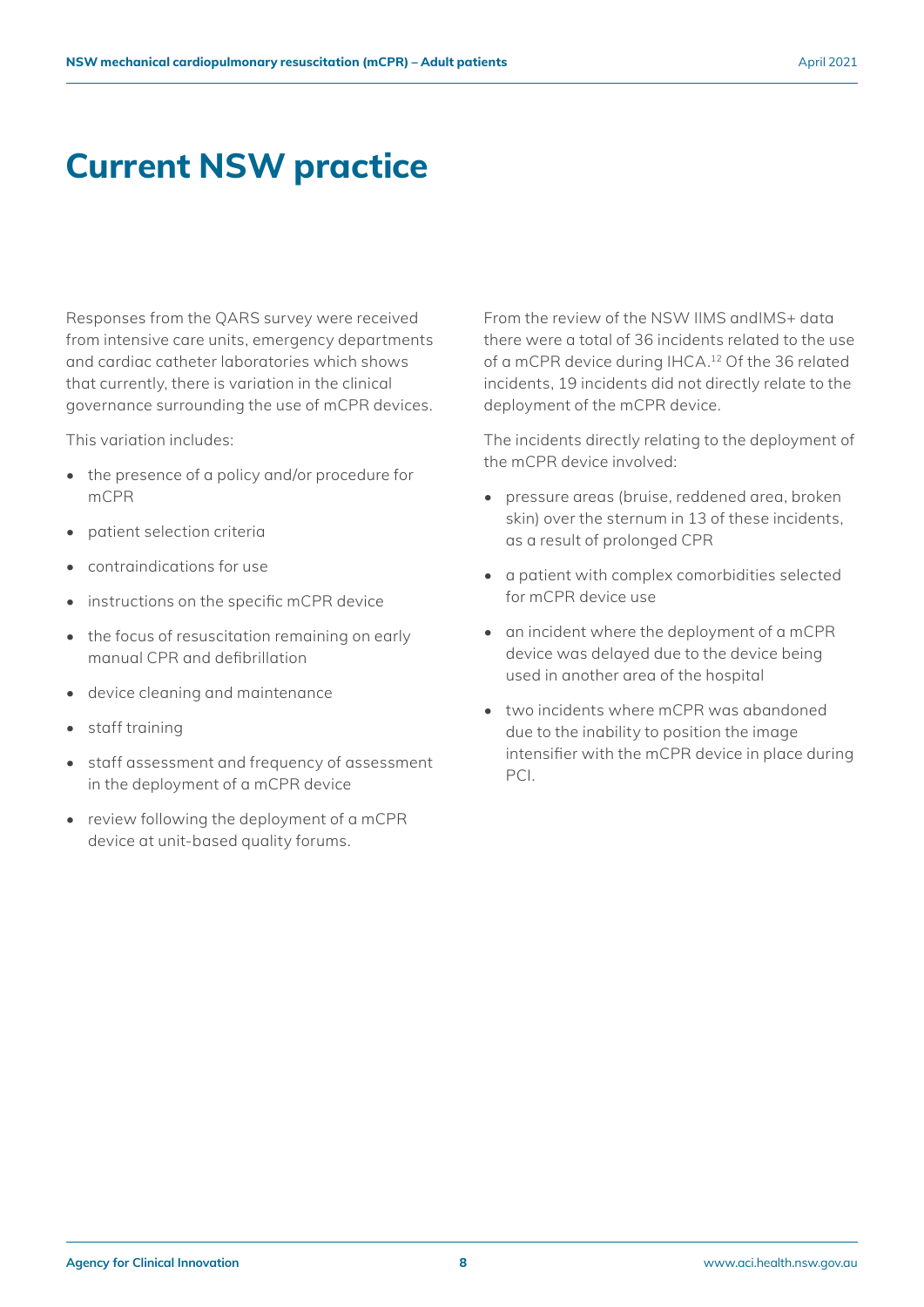### <span id="page-11-0"></span>**Benefits and disadvantages of mCPR**

#### **Potential benefits of mCPR**

There are two main types of mCPR devices – load-distributing band devices and pneumatic piston devices. The ILCOR recommends that these devices only be used as a reasonable alternative to manual external chest compressions for IHCA where sustained high-quality manual chest compressions may not be possible. This position has also been adopted by the ANZCOR.

While good-quality manual chest compressions must remain the gold standard for the delivery of external chest compressions during CPR, the use of mCPR devices can be beneficial in certain circumstances.

- The continued delivery of high-quality chest compressions during prolonged CPR removes the impact on the quality of compressions due to clinician fatigue, specifically where there is limited staff available to undertake resuscitation.
- Reduces the disruption to compressions from changes in clinicians performing manual chest compressions.
- Defibrillation can be delivered during mCPR, improving safety and reducing the interruption to manual compressions for defibrillation.
- Members of the cardiac arrest team are made available to focus on other tasks involved in resuscitation 6
- Reduces the risk of potential physical injury to staff performing manual chest compressions.
- The continued delivery of uninterrupted high-quality chest compressions on transport to, and during, interventional and non-interventional imaging and procedures, such as coronary angiography, PCI, ECMO or CT scan, where the positioning of the imaging equipment may impact the quality of manual chest compressions and the quality of the imaging.7,13
- It can provide support where bridging to ECMO is required.<sup>6,7</sup>
- Exposure of staff to radiation during interventional and non-interventional imaging is minimised.
- Improves the loss of compressible force, reported to be up to 40%, due to hospital mattresses.<sup>4,7</sup>
- Piston mCPR devices have been shown not to cause significantly more severe or lifethreatening injuries than good-quality manual chest compressions.11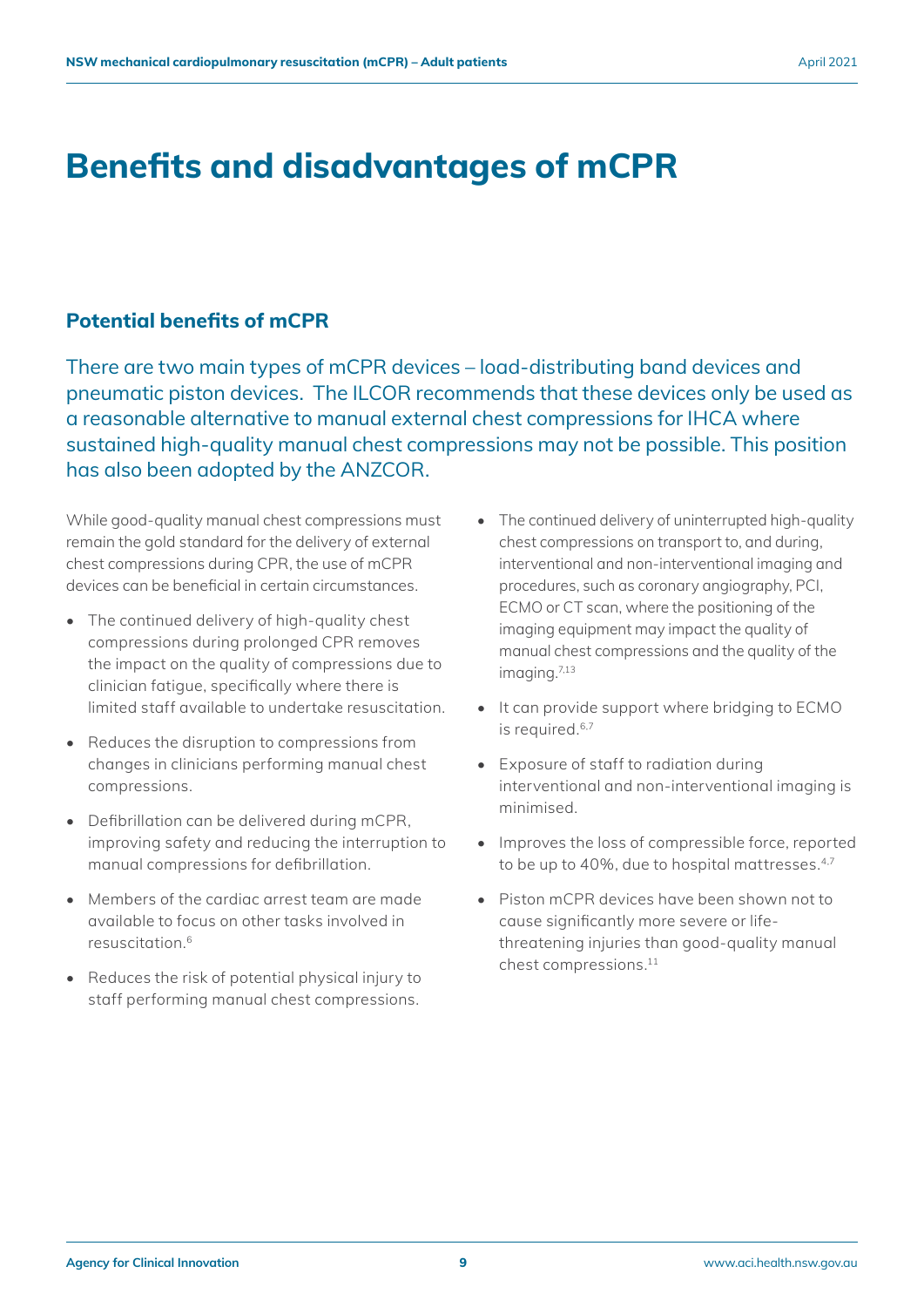#### **Potential disadvantages associated with mCPR**

As outlined on the previous pages, good-quality manual chest compressions are the preferred delivery of external chest compressions during CPR. A healthcare provider's professional judgement based on specific information about the individual patient and consultation with other medical staff, as appropriate, will inform the decision to use a mCPR device.

When making this decision, please consider potential disadvantages disadvantages.

- External chest compressions must be paused to deploy the mCPR device which may diminish any potential benefit in the quality of compressions with the mCPR device following early device deployment.10
- Early deployment of a mCPR device may delay defibrillation where a shockable rhythm is present.
- Serious or life-threatening injury from load distributing mCPR devices has not been excluded to be higher compared with manual chest compressions.11
- There is the potential for increased fatal injury such as liver rupture or tension pneumothorax.<sup>11</sup>
- The device may be placed incorrectly.
- The time and cost of staff training and accreditation to ensure safety.7
- The cost of the device, consumables, maintenance and cleaning.
- Equipment or battery failure may further delay delivery of external chest compressions.
- Some load-distributing mCPR devices are unsuitable for use during PCI.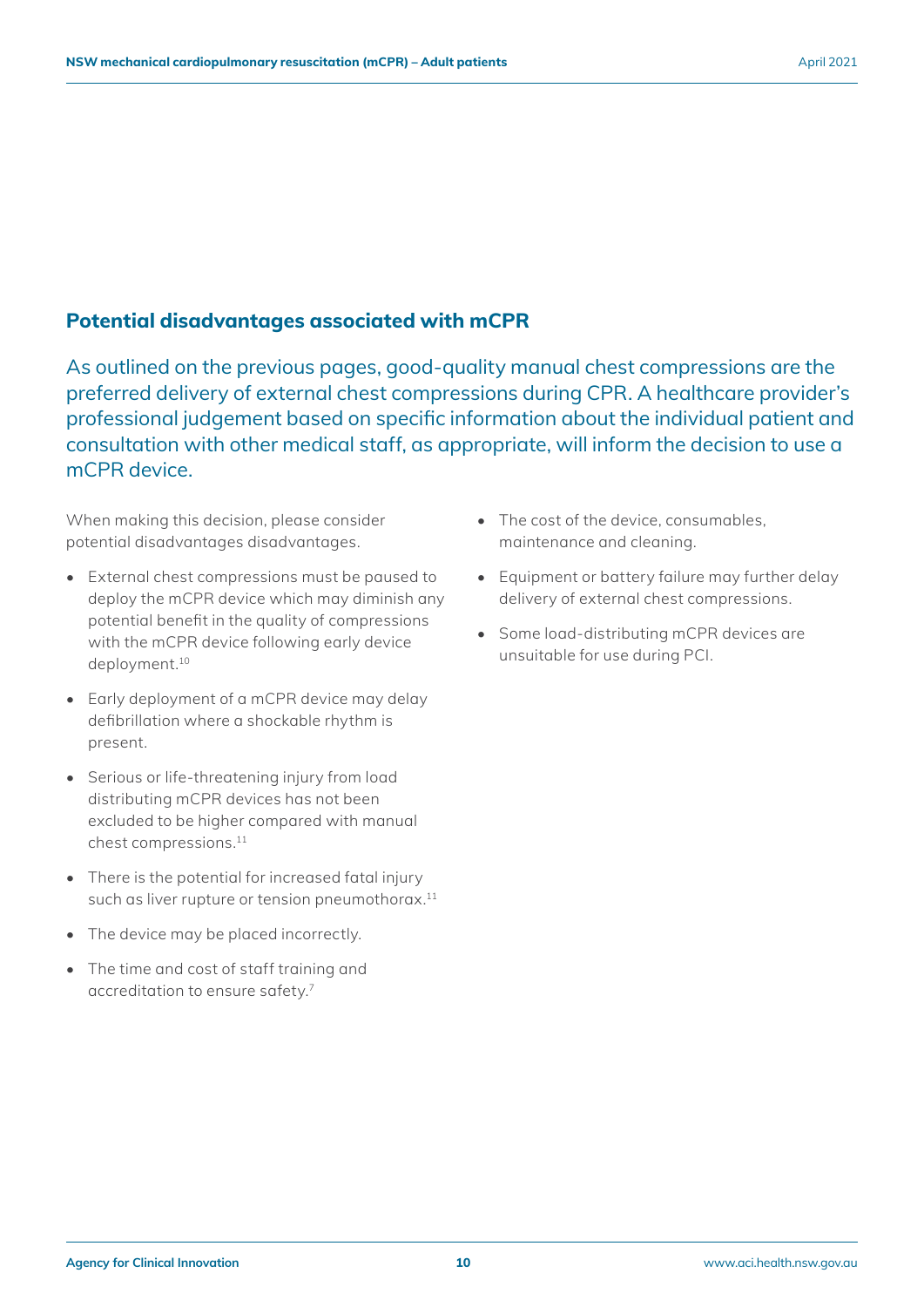## **mCPR device deployment**

The use of mCPR may be indicated during a cardiac arrest as a reasonable alternative to manual chest compressions in specific situations as a way of reducing factors that may affect the quality of manual chest compressions.<sup>6</sup> (See table 1)

There is wide variation in clinician manual external chest compression technique and the quality of manual compressions declines with prolonged CPR.10

### **Indications for use**

The decision to use a mCPR device should consider the:

- known wishes of the patient not to receive cardiopulmonary resuscitation
- presence of a possible reversible cause of the cardiac arrest
- absence of chest trauma as the cause of cardiac arrest
- absence of significant patient co-morbidities
- age of the patient
- ability to fit the patient into the mCPR device
- time delay before CPR was commenced
- length of time manual chest compressions has been undertaken.

#### **Table 1: Factors that may impact the quality of chest compressions**

| Human         | • Provider fatigue due to limited available clinicians or the need for prolonged CPR<br>• Interruption to manual chest compressions to allow for clinician change out to prevent<br>clinician fatique<br>• Physical effort required to compress the sternum due to the stiffness of the thorax |
|---------------|------------------------------------------------------------------------------------------------------------------------------------------------------------------------------------------------------------------------------------------------------------------------------------------------|
| Environmental | • Underlying compressible surfaces, such as mattresses, which may lead to sub-optimal<br>depth of compressions                                                                                                                                                                                 |
|               | • Interruption in chest compressions during transport for specialist non-interventional or<br>interventional treatments and imaging within the facility                                                                                                                                        |

Source: Couper K, et al, Wang PL, et al, Callaway CW, et al.4, 6, 9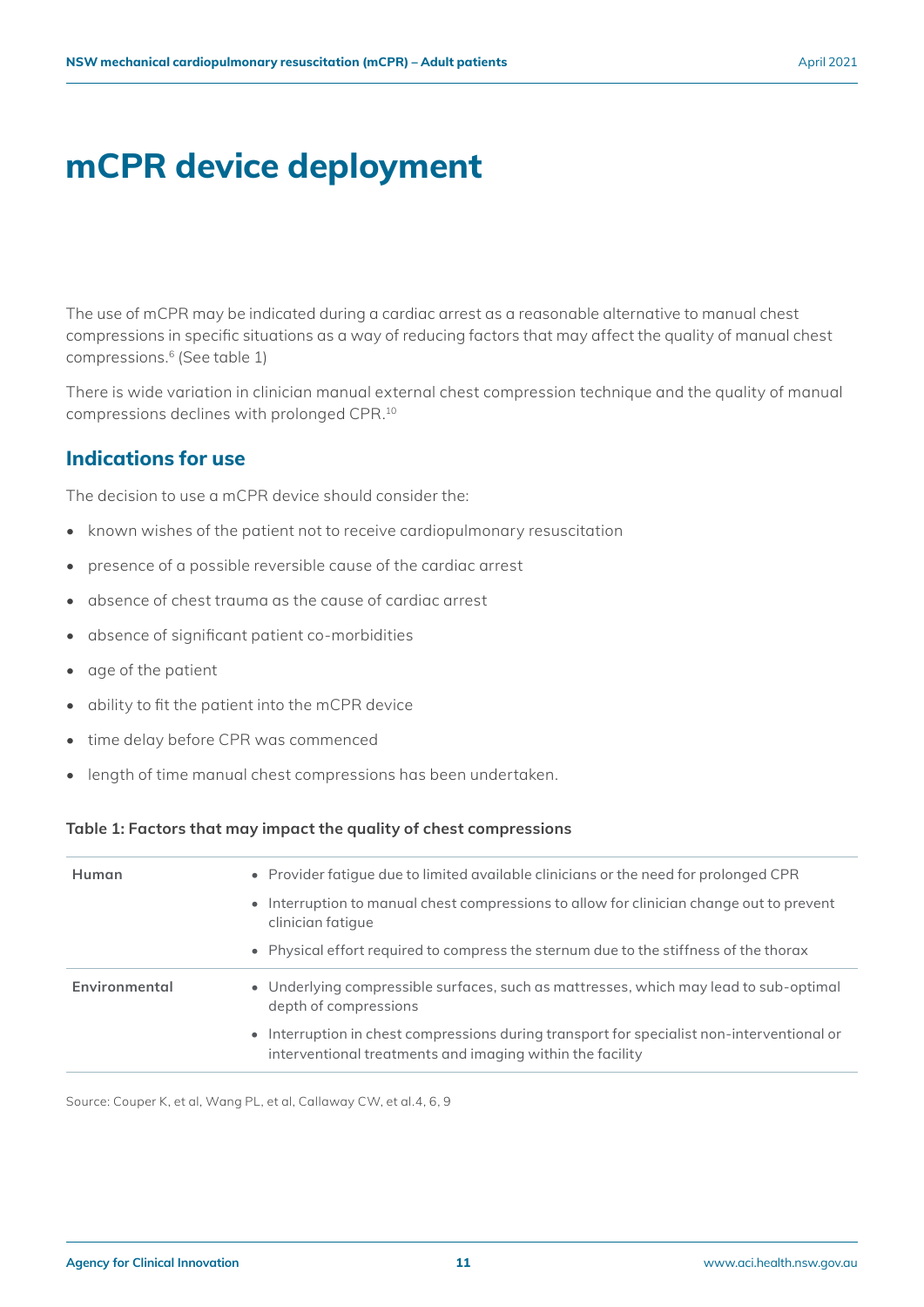### **Patient selection criteria**

The decision to implement mCPR should be made where there is a potentially reversible cause of cardiac arrest.

Such causes may include but are not limited to:

- a primary cardiac event due to myocardial infarction or cardiotoxic drug overdose
- pulmonary embolism
- malignant arrhythmias
- electrolyte disturbances
- hypothermia.

Other considerations for mCPR:

- age of the patient
- time delay before the commencement of manual CPR
- length of CPR.

Contraindications of mCPR include the points covered in table 2, below.

#### **Table 2: Contraindications of mCPR**

Known wishes of the patient not to receive CPR

No perceived reversable cause of cardiac arrest

Existence of significant patient co-morbidities

No trained staff in the deployment of a mCPR device are present

Active chest bleeding

Blunt chest trauma

The patient does not fit in the mCPR device

#### **Health record documentation**

The IHCA health record must include the:

- type of mCPR device deployed
- device settings
- time of deployment
- time deployment is ceased
- indications for ceasing the deployment of the mCPR device
- patient outcome
- details of any adverse event associated with the use of the mCPR device.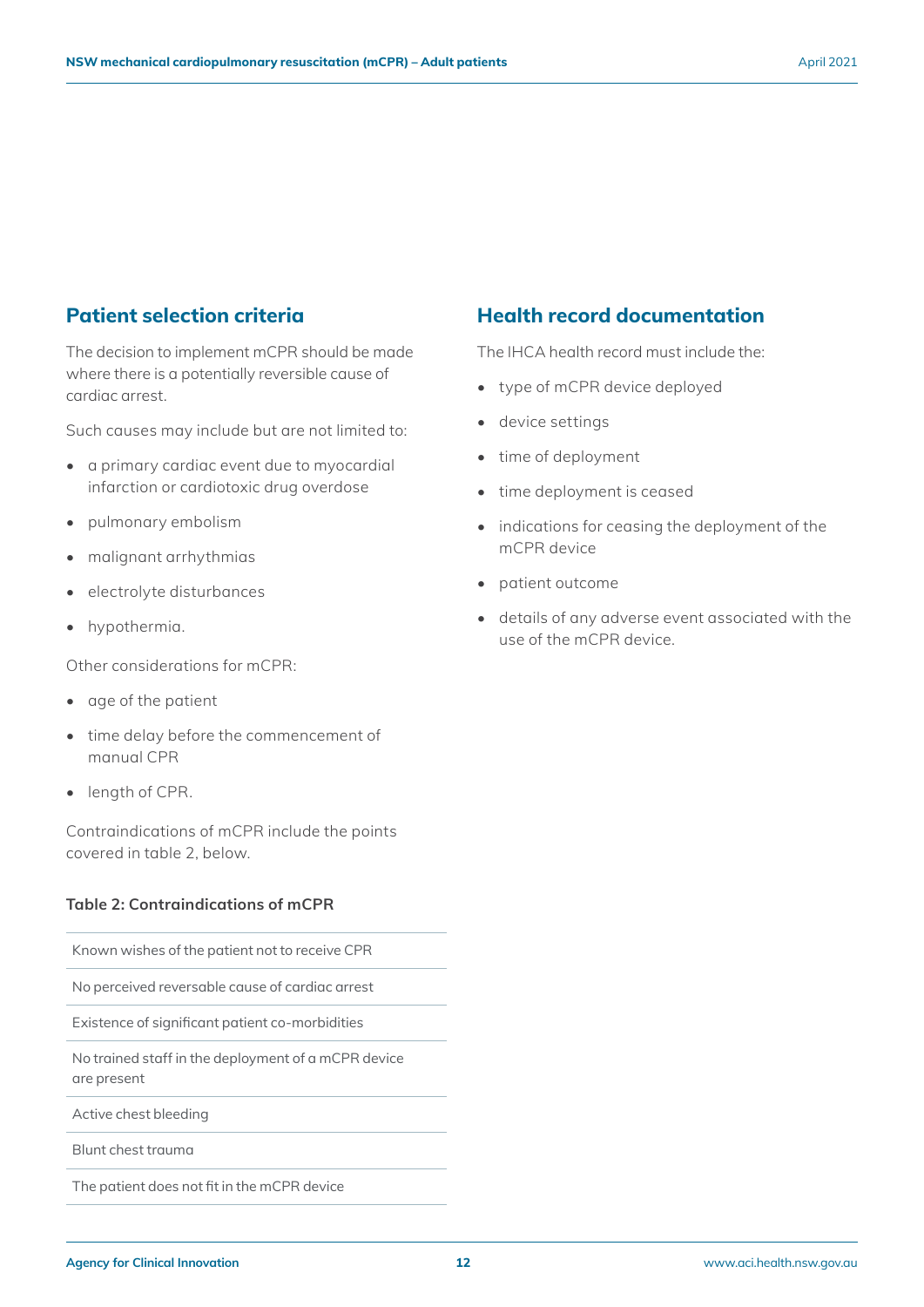### **Governance**

#### **Quality assurance**

Quality assurance is an integral component of integrated clinical governance across the NSW healthcare system. Data on the use of a mCPR device during an IHCA should be collected to include the following information as a minimum data set:

- appropriateness of patient selection for deployment of the mCPR device
- the length of time chest compressions were interrupted during the deployment of the mCPR device
- the length of time the mCPR device was deployed
- local policy or procedure is followed with the deployment of the mCPR device
- any adverse event attributed to incorrect device placement or device migration or operation should be documented in an incident management system
- the clinical IHCA documentation in the health record
- patient outcome post mCPR cessation and at discharge from hospital.

The data should be collated, shared, reviewed and documented at multidisciplinary meetings, including unit-based team meetings, hospital resuscitation committee meetings, morbidity and mortality meetings and other relevant multidisciplinary meetings, on at least a quarterly basis.

#### **mCPR device maintenance**

The mCPR device should be maintained in accordance with the manufacturer's guidelines and local procedures to ensure the device is ready for deployment and the risk of device malfunction is reduced.

Establish a maintenance schedule with reference to the manufacturer's recommendations including:

- checking the device, at a minimum daily
- spare batteries are plugged in and charged when not in use
- batteries are rotated weekly
- all parts, straps and spare battery are packed correctly, ready for use.

After mCPR device deployment:

- the battery must be changed
- all surfaces of the device must be cleaned with a soft cloth, warm water and mild cleaning agent (70% isopropyl alcohol or 45% isopropyl alcohol with added detergent)
- the device must be dry before being repacked, all disposable parts are removed and replaced, including any securing straps, if visibly contaminated with bodily fluids, and the device repacked.11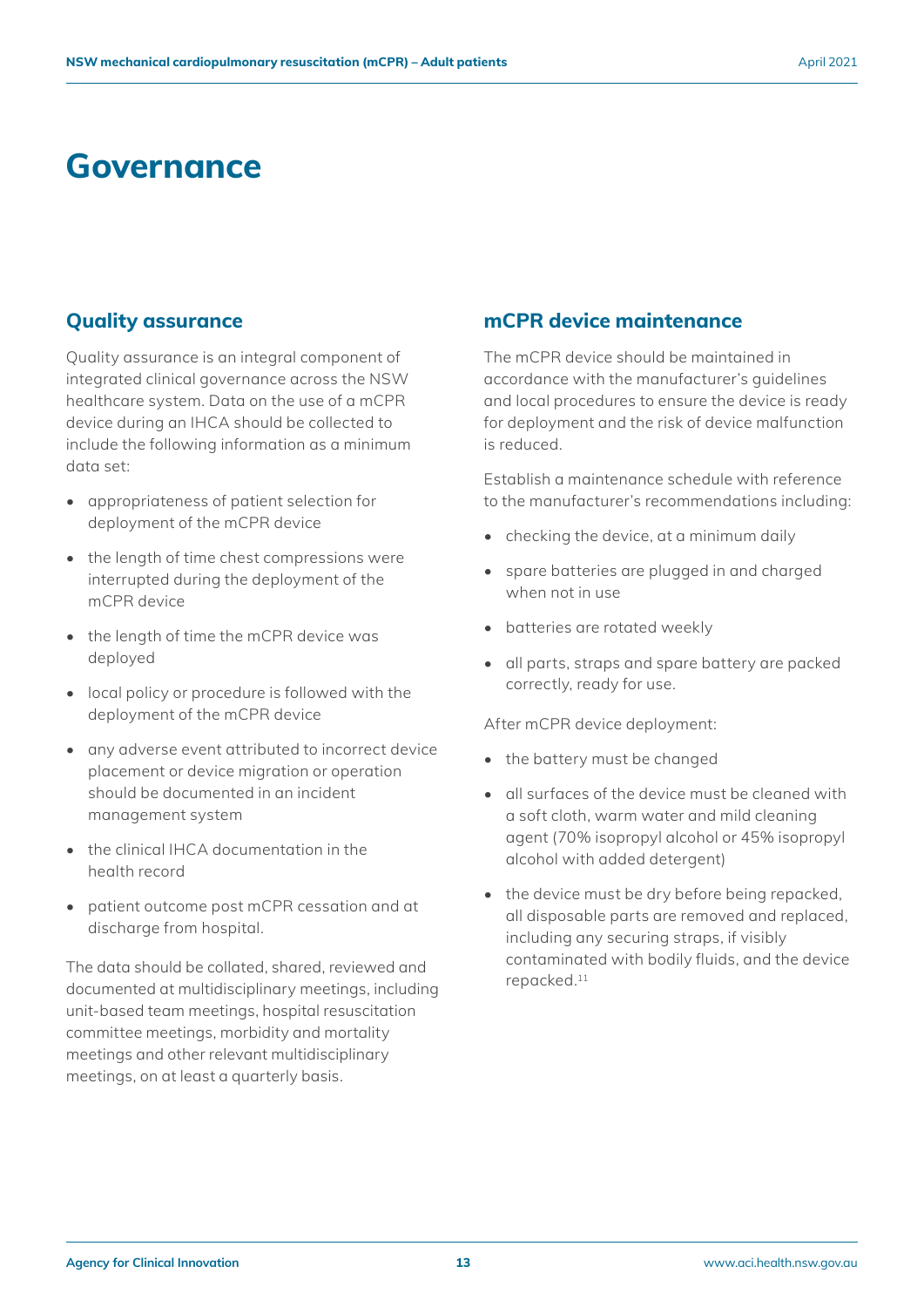### **Staff training and accreditation**

The deployment of a mCPR device should only be undertaken by trained, accredited and credentialed nursing and medical staff who are certified in Advanced Life Support. Staff training should be based on a protocol where each team member has a specific role in the resuscitation (role defined team approach or pit-crew protocol).14 The roledefined team approach or pit-crew protocol should include a clinician dedicated to ensure correct device positioning and monitoring for device migration during the deployment of the mCPR device. A record of attendance at training, including continuing education and accreditation in the use of a mCPR device, must be up to date.

When using a mCPR device, the key modifiable risk is the time that manual chest compressions are paused for the device to be deployed.7 Other risks associated with the deployment of a mCPR device include a delay in early defibrillation and incorrect device placement.6,10 The role-defined training strategy aims to reduce these risks.<sup>14</sup>

Staff training should focus on:

- identifying the appropriate use of a mCPR device
- understanding how the mCPR device works
- mock resuscitation drills using a role-defined team approach
- methods of deploying the mCPR device with minimal interruption to manual chest compressions7
- correct positioning of the device
- emphasis on early defibrillation of a shockable rhythm as a priority<sup>10</sup>
- removal of the device, cleaning and safe storage.

Accreditation in the use of a mCPR device should include a competency-based approach and a simulation component to ensure staff are proficient in all aspects of mCPR device deployment, care and maintenance. Consideration should be given to incorporate accreditation in the use of mCPR device deployment to align with the local policy on Advanced Life Support re-certification.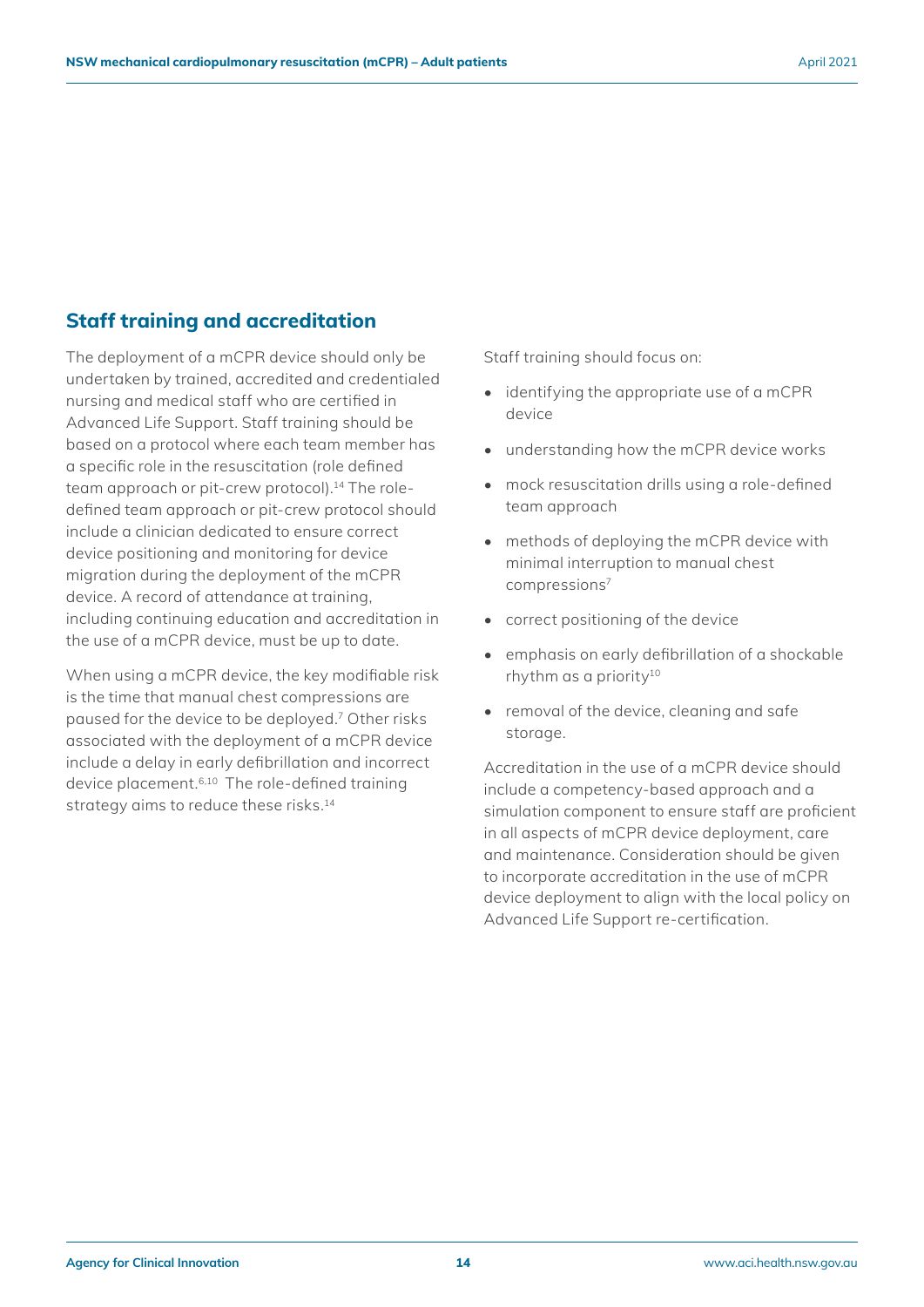### <span id="page-17-0"></span>**References**

- 1. Lin S, Scales DC. Cardiopulmonary resuscitation quality and beyond: the need to improve real-time feedback and physiologic monitoring. Crit Care. 2016;20(1):182. doi: 10.1186/s13054-016-1371-9
- 2. The Australian Resuscitation Council and New Zealand Resuscitation Council. ANZCOR Guideline 6-Compressions [cited 21 July 2020]; 2016. Available from: **[http://resus.org.au/](http://resus.org.au/guidelines) [guidelines](http://resus.org.au/guidelines)**
- 3. Kleinman ME, Brennan EE, Goldberger ZD, et al. Part 5: adult basic life support and cardiopulmonary resuscitation quality: 2015 American Heart Association guidelines update for cardiopulmonary resuscitation and emergency cardiovascular care. Circulation. 2015;132(18 Suppl 2): S414-S435. doi: 10.1161/ CIR.0000000000000259
- 4. Couper K, Yeung J, Nicholson T, et al. Mechanical chest compression devices at in-hospital cardiac arrest: a systematic review and meta-analysis. Resuscitation. 2016;103:24-31. doi: 10.1016/j. resuscitation.2016.03.004
- 5. Chapman A. Liverpool Hospital Intensive Care Unit: Clinical guideline LUCAS2- external mechanical chest compression device. PD 2014 November
- 6. Wang PL, Brooks SC. Mechanical versus manual chest compressions for cardiac arrest. Cochrane Database Syst Rev. 2018;8(8):CD007260. doi: 10.1002/14651858.CD007260.pub4
- 7. Poole K, Couper K, Smyth MA, et al. Mechanical CPR: who? when? how? Crit Care. 2018;22(1):140. doi: 10.1186/s13054-018-2059-0
- 8. The Australian Resuscitation Council and New Zealand Resuscitation Council. 2016. ANZCOR Guideline 11.6- equipment and techniques in adult advanced life support [cited 18 August 2020]. Available from: **[http://resus.org.au/](http://resus.org.au/guidelines) [guidelines](http://resus.org.au/guidelines)**
- 9. Stub D, Bernard S, Pellegrino V, et al. Refractory cardiac arrest with mechanical CPR, hypothermia, ECMO and early reperfusion (the CHEER trial). Resuscitation. 2014. doi:10. 1016/ j. resuscitation. 2014.09.010
- 10. Callaway CW, Soar J, Aibiki M, et al. Part 4: advanced life support: 2015 international consensus on cardiopulmonary resuscitation and emergency cardiovascular care science with treatment recommendations. Circulation. 2015;132(16 Suppl 1): S84-S145. doi: 10.1161/ CIR.0000000000000273
- 11. Koster RW, Beenen LF, van der Boom EB, et al. Safety of mechanical chest compression devices AutoPulse and LUCAS in cardiac arrest: a randomized clinical trial for non-inferiority. Eur Heart J. 2017;38(40):3006-3013. doi: 10.1093/ eurheartj/ehx318
- 12. Clinical Excellence Commission. IIMS and IMS+ data: use of mechanical cardiopulmonary resuscitation devices to provide CPR in the hospital setting. 2010-2020. Sydney: CEC; 2020
- 13. Truhlář A, Deakin CD, Soar J, et al. European resuscitation council guidelines for resuscitation 2015: Section 4. Cardiac arrest in special circumstances. Resuscitation. 2015; 95:148-201. doi: 10.1016/j.resuscitation.2015.07.017
- 14. Ong ME, Quah JL, Annathurai A, et al. Improving the quality of cardiopulmonary resuscitation by training dedicated cardiac arrest teams incorporating a mechanical load-distributing device at the emergency department. Resuscitation. 2013;84(4):508-514. doi: 10.1016/j.resuscitation.2012.07.033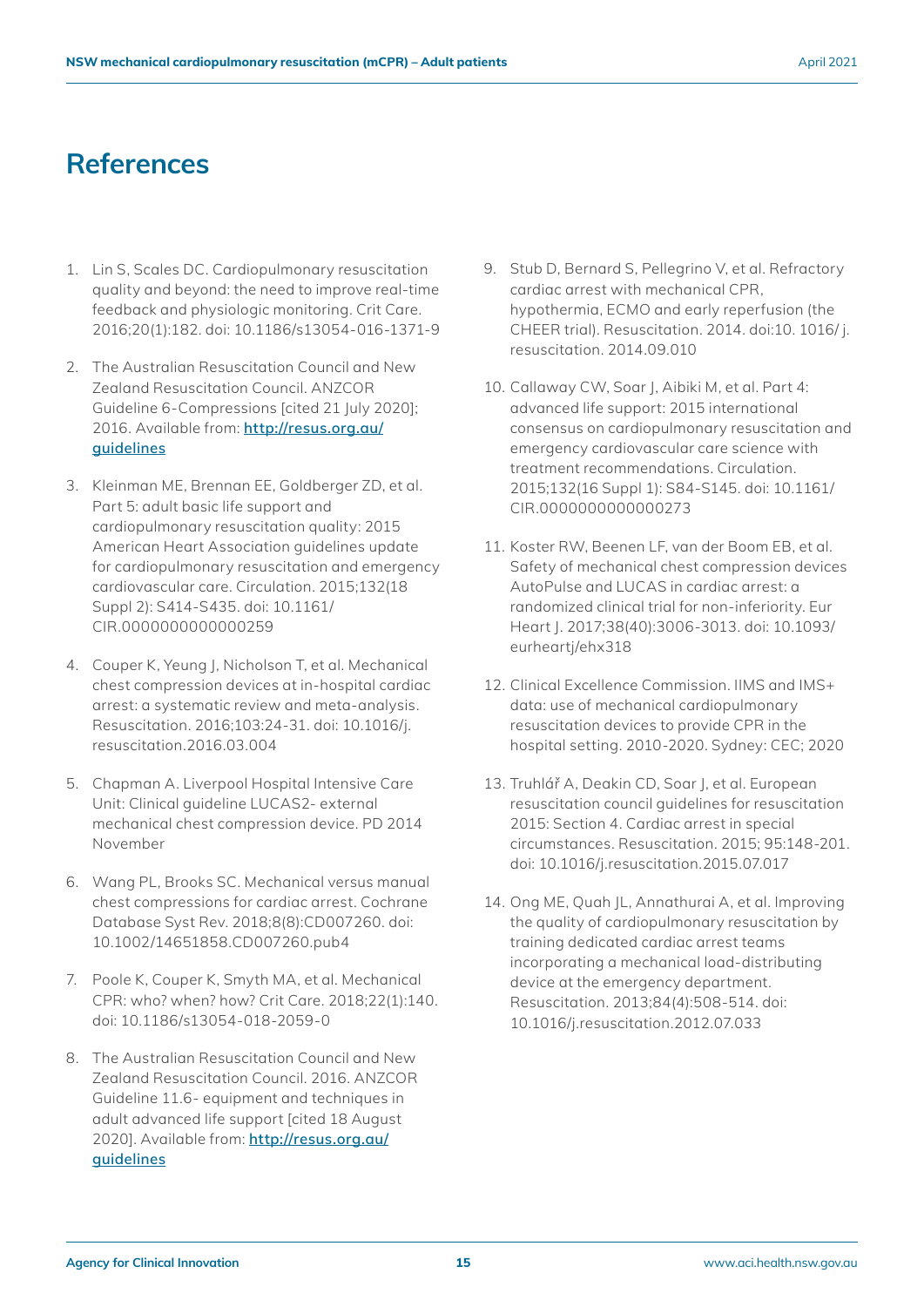## **Appendix A**

Results of QARS online survey to understand current practice and use of mCPR in NSW.

| Total number of respondents                                                      |                                         | 35           |  |
|----------------------------------------------------------------------------------|-----------------------------------------|--------------|--|
| Number of respondents not using mCPR devices                                     |                                         | 9            |  |
| Total number of respondents using mCPR devices                                   |                                         | 26           |  |
| Departmental representation of respondents using mCPR devices                    | Intensive care unit                     | 13           |  |
|                                                                                  | Emergency department                    | 10           |  |
|                                                                                  | Cardiology                              | 2            |  |
|                                                                                  | NSW ambulance aeromedical               | $\mathbf{1}$ |  |
| Units with a policy and procedure for the use of the mCPR device                 |                                         |              |  |
| Timing of mCPR device deployment                                                 | First line                              | 10           |  |
|                                                                                  | Following prolonged CPR                 | 16           |  |
| <b>Staff training packages available</b>                                         |                                         | 11 (42%)     |  |
| Methods of training                                                              | Written module                          | $\mathbf 1$  |  |
|                                                                                  | Training videos                         | 5            |  |
|                                                                                  | Simulation                              | 10           |  |
|                                                                                  | Other-procedure with placement diagrams | $\mathbf{1}$ |  |
| Respondents undertaking staff assessment                                         |                                         | 20 (77%)     |  |
| Frequency of staff assessment                                                    | Annual                                  | 3            |  |
|                                                                                  | Initial                                 | 17           |  |
|                                                                                  | Never assessed                          | 6            |  |
| Respondents reviewing complications or adverse events related to mCPR deployment |                                         |              |  |
| Forums where complications or adverse events related to mCPR                     | Clinical safety huddle                  | 6            |  |
| deployment are reviewed                                                          | Debriefing following use of mCPR        | 20           |  |
|                                                                                  | Departmental meetings                   | 12           |  |
|                                                                                  | IIMS data review                        | 17           |  |
|                                                                                  | Management meetings                     | 5            |  |
|                                                                                  | Mortality and morbidity meetings        | 19           |  |
|                                                                                  | Nursing leadership meetings             | 8            |  |
|                                                                                  | Rapid emergency response meetings       | $\mathsf 9$  |  |
|                                                                                  | Root cause analysis clinical review     | $\circ$      |  |
|                                                                                  | Medical specialist meetings             | $\mathbf{1}$ |  |
|                                                                                  | Ward meetings                           | 8            |  |
|                                                                                  | Other-email to staff if any issues      | $\mathbf 1$  |  |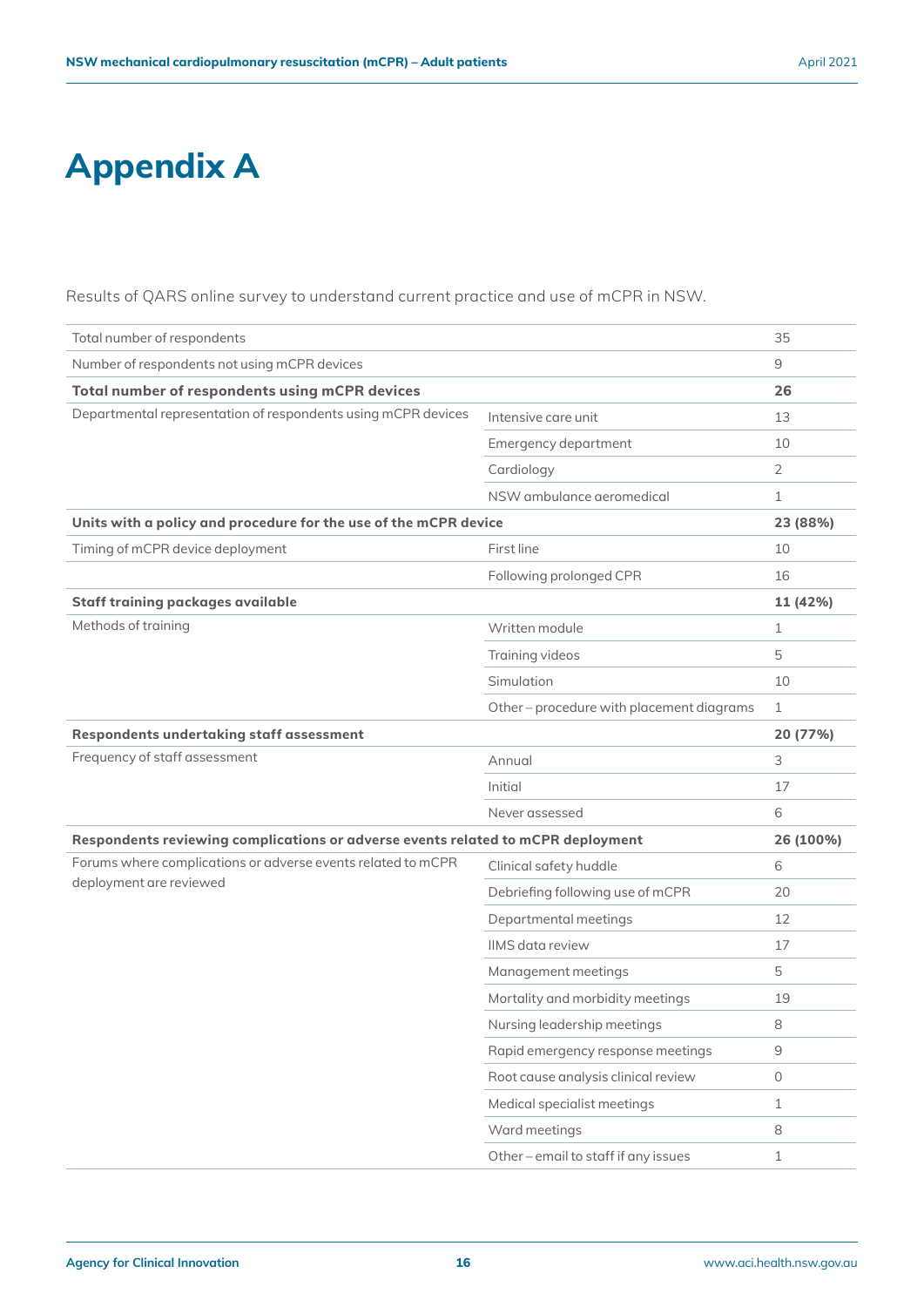### <span id="page-19-0"></span>**Glossary**

### **Acknowledgements**

| <b>CPR</b>   | Cardiopulmonary resuscitation                       |
|--------------|-----------------------------------------------------|
| CT scan      | Computerised tomography scan                        |
| <b>ECMO</b>  | Extracorporeal membrane<br>oxygenation              |
| mCPR         | Mechanical cardiopulmonary<br>resuscitation         |
| <b>IHCA</b>  | In-hospital cardiac arrest                          |
| <b>ILCOR</b> | International Ligison Committee on<br>Resuscitation |
| <b>IIMS</b>  | Incident Information Management<br>System           |
| $IMS+$       | Incident Management System Plus                     |
| LHD          | Local health district                               |
| PCI          | Percutaneous coronary intervention                  |

The ACI Intensive Care NSW Network worked with the ICNSW Executive and sought clinician advice and consultation to develop and complete this clinical practice guide.